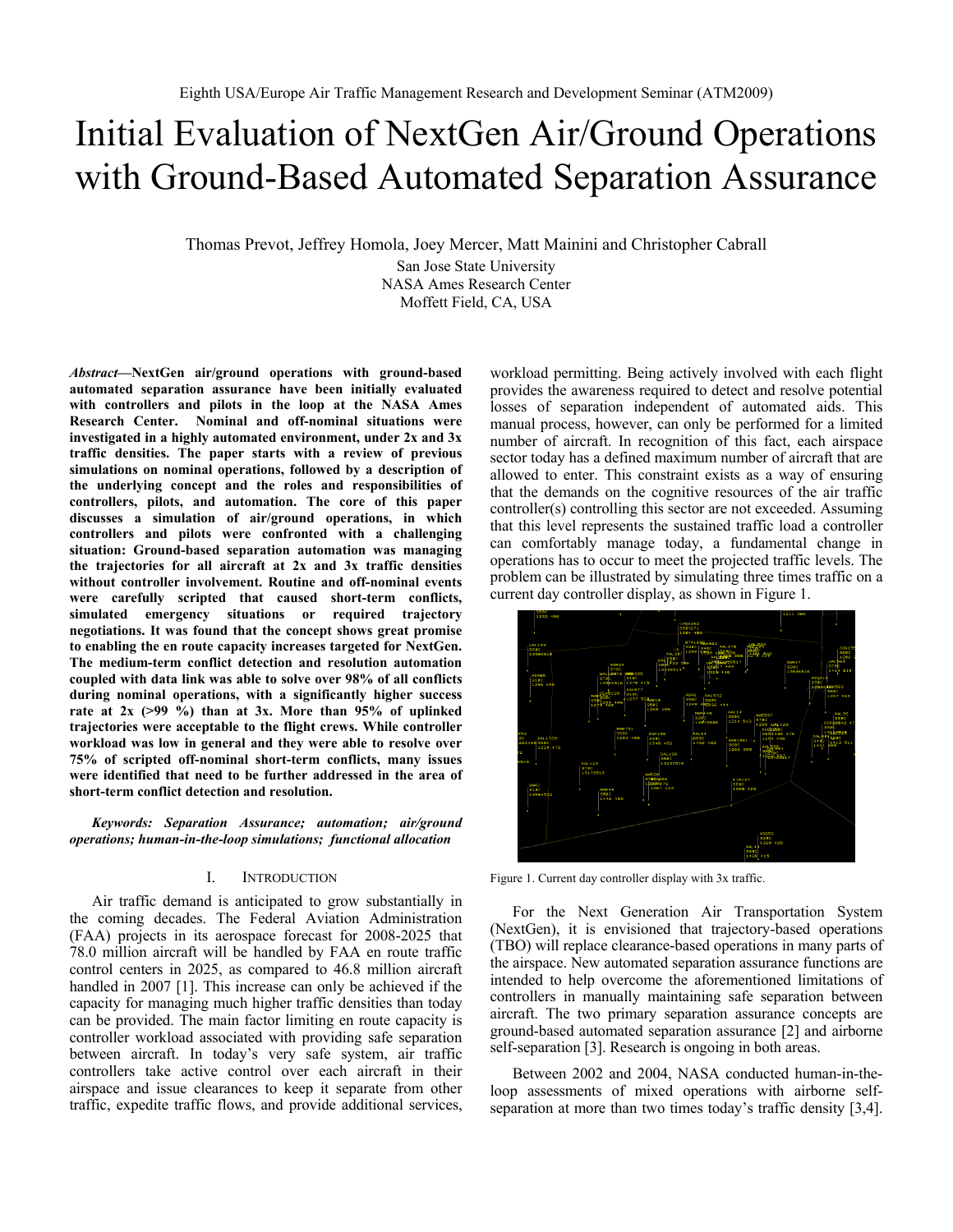At the same time, the ground-based automated separation assurance concepts and technologies were developed by Erzberger et al. [2]. The concept of Cooperative Air Traffic Management (CO-ATM) was then formulated to integrate the best of both worlds [5]. CO-ATM postulates that ground-based automation in concert with data link for trajectory clearances can enable the required capacity increases while giving aircraft operators the option to incorporate additional equipage, if added performance-based services are deemed advantageous to their business model. CO-ATM also includes a framework for managing conventional, less-equipped aircraft in the same airspace.

A critical hypothesis in the pursuit of such concepts is that separation assurance responsibility can be successfully delegated to the automation. This requires the algorithmic development of such automation as well as instantiating an effective human/automation cooperation framework. As the cognitive engineering research investigates the functional allocation and the roles and responsibilities of humans and automation, it feeds back user input and usage data to the automation engineering process. Display and software prototypes under development at NASA utilize this process to reflect the shift in roles and responsibilities between humans and automation. An example, designed to enable managing the high traffic density envisioned for NextGen, is depicted in Figure 2 for the same traffic situation that can be seen in Figure 1. The general idea is to let the automation monitor and/or manage nominal trajectory-based operations of equipped aircraft (low-lighted on the display), while the operator handles off-nominal operations, provides additional services and makes decisions on situations that are presented to her (high-lighted on the display).



Figure 2. NASA's experimental controller display at 3x traffic

# II. PRIOR HUMAN-IN-THE-LOOP RESEARCH ON GROUND-BASED SEPARATION ASSURANCE

 In order to safely shift the control paradigm towards higher levels of automation, the fundamental problem of human/automation integration and allocation of roles and responsibilities needs to be resolved. NASA is investigating these fundamental human/automation research questions within the context of the envisioned air traffic control operations with controllers and pilots in the loop. The human-in-the-loop research complements, utilizes and informs the concept definition, algorithm development and fast-time evaluation of separation assurance automation [6, 7].

Three part-task studies were conducted to answer three fundamental research questions, and to provide further insight into the human/automation performance and design.

- *1. What is the appropriate level of automation for routine trajectory-based operations at higher traffic densities?*
- *2. How acceptable are trajectories generated by the automation to controllers and pilots?*
- *3. Is mixed equipage feasible in the same airspace?*

The first controller-in-the-loop study on this subject [8] was conducted in the Airspace Operations Laboratory [9] and examined three levels of conflict resolution automation in each of three traffic densities: current day density (1x), twice current day density  $(2x)$  and three times current day density  $(3x)$ . Good surveillance information was simulated for all aircraft and all aircraft were data link equipped and capable of accurately flying trajectories that were generated and uplinked by the ground-based automation. In all conditions, the responsibility for conflict detection was assigned to the ground automation. In the first condition (labeled "manual") controllers resolved conflicts with a highly responsive graphical trajectory planning tool. In the second condition (labeled "semi-automated") controllers could request a conflict-free trajectory from the ground automation. In the third condition (labeled "automatic") the automation resolved all conflicts at a predefined time without controller involvement. Because the focus was on medium-term conflict detection, only conflicts that were detected three or more minutes before the predicted loss of separation were acted upon. Others were recorded as short-term conflicts by the data collection system for further analysis and not presented to the controllers.

 One important finding of this study was that assigning the responsibility for conflict detection to the automation significantly reduces air traffic controller workload [8]. Therefore, reliable automated conflict detection is considered a primary enabler to handling significantly more aircraft than today. A second important conclusion was that higher traffic densities require higher levels of automation for conflict resolution. In the study, the manual conflict resolution mode was deemed appropriate for 1x and somewhat manageable at 2x. Manual operations at 3x were unmanageable and led to numerous separation violations. The semi-automated mode was considered appropriate for 2x. At 3x the semi-automated mode caused very high workload. This may be acceptable for short peak periods, but it is not sustainable. It was also found that the automated conflict resolutions were generally very acceptable to the controllers. Some operators were able to manually create more efficient trajectories at 1x. The manual mode at 2x led to less efficient trajectories than the more automated modes.

A companion study [10] was conducted at Ames' Flight Deck Display Research Laboratory [11] to investigate the acceptability of trajectories generated by the ground-based conflict resolution algorithm. Pilots considered almost all trajectories acceptable, but indicated that there was room for improvement. The study results suggest that with the appropriate flight deck equipment flight crews may be able to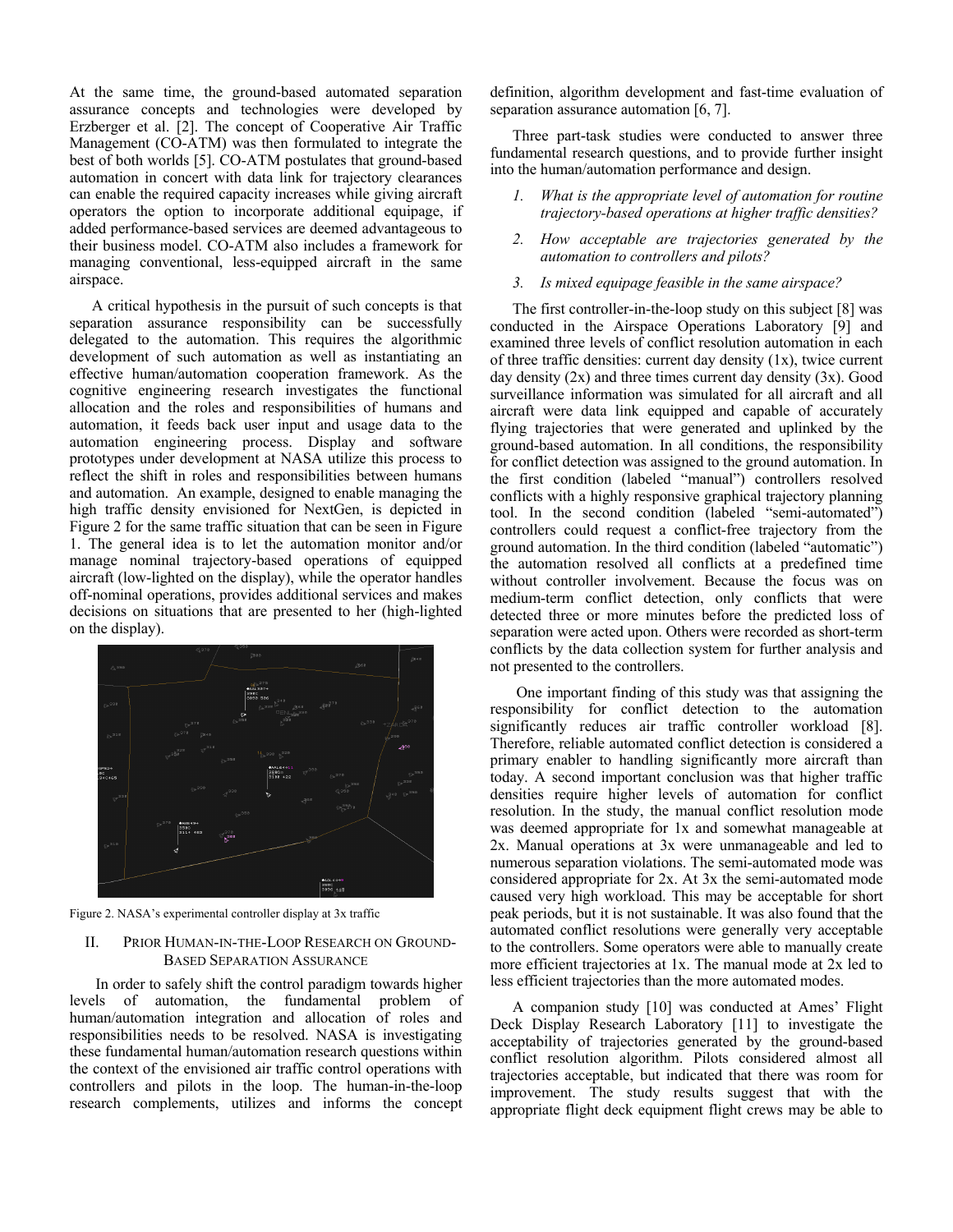generate more efficient trajectories in some cases and that the ground-based solution does not always consider all flight deck constraints and pilot preferences. Some improvements identified by this study have since been integrated into the conflict resolution algorithm.

The third human-in-the-loop study, a part-task study on the feasibility of mixed operations, focused on the interplay of equipped and unequipped aircraft. Equipped aircraft were managed entirely by the automation via data link; unequipped aircraft were managed by air traffic controllers via voice communications. A detailed description of this study, including the analysis of workload, separation violations and complexity factors is available in [12]. The researchers conclude that "mixed equipage operations are feasible to a limit within the same airspace. The higher the traffic density of equipped aircraft, the lower the number of unequipped aircraft that can be managed within the same airspace. The simulation showed that the mixed equipage operations are feasible even under higher traffic density conditions such as 3X, however, there is a limit to which the controllers can manage it."

The results of the prior human-in-the-loop studies indicate great promise for the concept of ground-based automated separation assurance. Specific strengths and weaknesses of this concept under nominal operations have been identified and reported. While these results were instrumental in refining the operational concept for nominal situations, none of the prior research addressed how to cope with "off-nominal situations", such as emergencies, flight technical errors, trajectory mismatches, as well as data link requests and rejections in a highly automated environment, in which the controller has very little situation awareness. The research presented in this paper is intended to provide early insights into this critical research area. In order to set the stage for the experimental evaluation the concept of operations, allocation of roles and responsibilities, and technical assumptions are described next.

## III. CONCEPT OF OPERATIONS, ROLES AND RESPONSIBILTIES, AND ASSUMPTIONS

# *A. Air Traffic Environment and Flight Rules*

The year could be 2025. Data link has been integrated into air traffic facilities and many routine tasks such as transfer of control and communication are handled by the automation. Airspace is still divided into sectors, and all high altitude airspace is trajectory-based. Traffic levels range from 1x to 3x. The mix of aircraft categories is similar to today. All aircraft entering high altitude airspace are equipped with flight management systems, broadcast position and speed information via ADS-B. Aircraft meeting minimum equipage requirements can conduct their flights according to "trajectory-based flight rules" ("TFR"). TFR aircraft can always enter trajectory-based airspace, and are cleared to proceed, climb, cruise and descend via their uplinked trajectory. Flight crews of TFR aircraft receive most information via data link (including frequency changes) and do not verbally communicate with air traffic controllers unless by exception. TFR operations require data link capabilities to receive basic (FANS-like) data link messages including frequency changes, cruise altitudes, climb, cruise, descent speeds, and route modifications. They also need to meet a required navigation performance (RNP) value of 1. Aircraft without the appropriate equipage follow current day Instrument Flight Rules (IFR). They receive clearances and instructions like today, and are only permitted into trajectorybased airspace on an "as available" basis.

# *B. Roles and Responsibilities*

The ground automation is responsible for maintaining safe separation between aircraft. It is responsible for detecting "strategic" medium-term conflicts (typically up to 15 minutes) between all trajectories and for monitoring the compliance status of all aircraft relative to their reference trajectory. The ground automation is also responsible for detecting "tactical" short-term conflicts (typically 0 to 3 minutes) between all aircraft. Whenever the ground automation cannot resolve a conflict without controller involvement, it must alert the controller early enough so that she can make an informed decision and keep the aircraft safely separated.

Flight crews are responsible for following their uplinked (or initially preferred) trajectory within defined tolerances, and for the safe conduct of their flight (just like today). Flight crews can downlink trajectory change requests at any time. The ground automation probes the request for conflicts without involving the controller. If the requested trajectory is conflict free, the automation uplinks an approval message, otherwise it alerts the controller that there is a trajectory request to be reviewed.

Air traffic controllers are responsible for issuing control instructions to IFR aircraft. They can use conflict detection and resolution automation to generate new trajectories for all aircraft. Controllers use data link to communicate with equipped aircraft and voice for non data link-equipped aircraft. The controller is supervising the automation and is responsible for making decisions on all situations that are presented to her by the automation, flight crews or other ATSP operators, such as controllers or traffic managers.

# *C. Technology Assumptions*

The concept of automated separation assurance is enabled through a seamless integration of controller workstations, ground-based automation, data link, flight management automation and flight deck interfaces. The ground automation creates and maintains accurate trajectories for each flight. In order to reduce trajectory uncertainties, FMS values for climb, cruise/ descent speeds, and estimated weight are all communicated to the ATC system pre-flight. The goal is to make the conflict detection highly reliable and to detect trajectory-based conflicts with enough time before initial loss of separation (LOS). However, some sources of trajectory uncertainties remain and include flight technical differences, trajectory mismatches between the air and the ground, inaccurate performance estimates and inaccurate weather forecasts used by the air and the ground automation. A conformance monitoring function detects off-trajectory operations and triggers an off-trajectory conflict probe. The trajectory generation function used for conflict resolution and all trajectory planning provides FMS compatible and loadable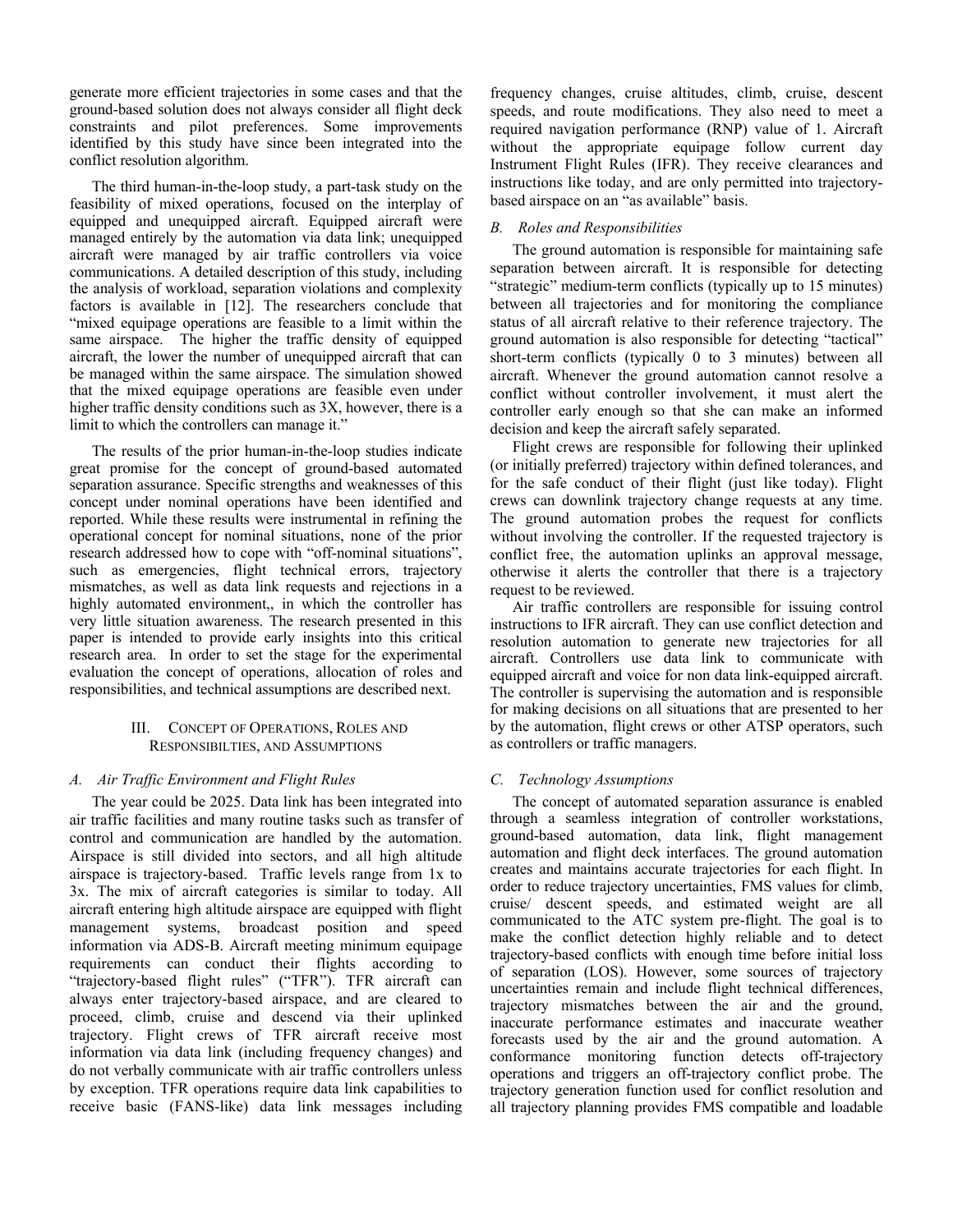trajectories. These trajectories account for the nominal transmission and execution delays associated with data link messaging. Automated trajectory-based conflict resolutions are generated for conflicts with more than three minutes to initial loss of separation. When conflicts are detected with less time to go, an automated conflict avoidance function can generate heading changes and send it to the flight deck via a separate high-priority data link path. On the flight deck, the message is displayed and communicated to the flight crew via speech synthesis for urgency and expediency.

## IV. METHOD

A part-task study with pilots and controllers in the loop was conducted to explore the air/ground operators' response to offnominal situations that can be expected to happen in an automated separation-assurance environment. The study was conducted during two one week sessions in July 2008 in the Airspace Operations Laboratory and the Flight Deck Display Research Laboratory. Ground-based separation automation managed the trajectories for all aircraft at 2x and 3x traffic densities. Off-nominal events were carefully scripted to cause short-term conflicts, simulate emergency situations or require trajectory negotiations. Dealing with these events involved controllers and pilots making informed decisions quickly in an otherwise completely automated environment.

#### *A. Experimental Design*

As indicated in Figure 3 the experiment examined two flight deck conditions, two ground-side conditions, and two traffic densities. All manipulations were conducted within subjects. An elaborate run matrix was used to gather data on all relevant combinations.



The main ground-side manipulation was whether the initial conflict avoidance maneuver was issued by the automation or by the controller. This manipulation was used to gather data on the design and utility of automated short-term conflict resolution, because it was hypothesized that prompting operators to resolve conflicts in the last minute without traffic awareness was unacceptable. To investigate the issue, in half the runs, controllers were asked to resolve near-term conflicts without automation support. In the other half of the runs, the automation, which is part of the Tactical Safety Enhanced Flight Environment (TSAFE) [2] issued heading changes automatically when a short term conflict was predicted to result in a loss of separation in less than 90 seconds. The automation selected the aircraft to maneuver and transmitted the instruction

via data link. On the flight deck, this information was relayed to the flight crew by a graphical display and speech synthesis. Once an aircraft had received this maneuver instruction, it could no longer conduct trajectory based operations until the controller generated a new trajectory and sent it to the flight crew. During this period the automation did not issue another conflict avoidance maneuver.

A primary flight deck manipulation was the availability of airborne conflict detection and resolution. In one condition flight decks were equipped with an interactive cockpit situation display, with conflict detection and resolution automation. The main research questions triggering this manipulation were centered on the acceptability of flight deck initiated downlink requests and uplinked conflict resolutions. It was hypothesized that the availability of flight deck automation would have an impact. The airborne conflict detection logic, however, was based on simulated ADS-B data with a range limit of 120 nm. It used trajectory intent broadcast from other aircraft. Therefore, the airborne automation used different data sources than the ground automation, which accessed its own trajectory data base and had no range limitation. This created an information mismatch that was also hypothesized to impact the trajectory negotiations.

### *1) Nominal Scenarios and Off-Nominal Events*

Nominal traffic scenarios were designed to create an appropriate number of conflicts between the trajectories. As a result of the constantly ongoing conflict resolution process, the initial trajectories were altered, and by doing so created new conflicts. These conflict dynamics are considered nominal ATC operations. In order to create off-nominal situations, scripted events were injected into the scenarios by a dedicated flight deck operator. Table 1 shows an excerpt of the events and the operator actions that triggered the off-nominal situation.

TABLE I. SAMPLE EVENTS USED TO CREATE OFF-NOMINAL SITUATIONS

| Event                                                                                                                     | Script                                                                                                                                                                                                                                                                                                                             |
|---------------------------------------------------------------------------------------------------------------------------|------------------------------------------------------------------------------------------------------------------------------------------------------------------------------------------------------------------------------------------------------------------------------------------------------------------------------------|
| Loss of data link comms                                                                                                   | $\leq$ Flight123> is supposed to receive a new<br>trajectory, but reports a data link malfunction.                                                                                                                                                                                                                                 |
| Early descent                                                                                                             | $\leq$ Flight123> descends before its Top Of<br>Descent (TOD). At 17 min begins descent.                                                                                                                                                                                                                                           |
| Medical emergency                                                                                                         | <flight123> declares emergency and requests<br/>immediate landing.</flight123>                                                                                                                                                                                                                                                     |
| Pilot rejects trajectory<br>uplink                                                                                        | <flight123> receives resolution and rejects it.</flight123>                                                                                                                                                                                                                                                                        |
| Unexpected turn                                                                                                           | $\leq$ Aircraft $>$ makes turn north at PXV.                                                                                                                                                                                                                                                                                       |
| Pilot rejects & mods<br>trajectory uplink<br>Pilot sends trajectory<br>request<br>verbal clarification<br>High climb rate | <flight123> recieves resolution trajectory.<br/>The pilot rejects and mods resolution.<br/><flight123> sends trajectory request to resolve<br/>conflict.<br/><math>\leq</math>Flight123&gt; requests clarification from<br/>controller<br/><math>\leq</math>Flight123&gt;. comes in at 5 mins. Engages v/s</flight123></flight123> |
| Loss of cabin pressure                                                                                                    | <b>MAX UP.</b><br><aircraft. cabin="" declares="" loss="" of="" pressure.<="" td=""></aircraft.>                                                                                                                                                                                                                                   |
| Expected turn, but AC<br>straight<br>Late descent<br>Loss of voice comms                                                  | $\leq$ Flight123> passes through PXV without<br>turning towards the next waypoint.<br><flight123> makesa late descent. At start,<br/>engages FLCH. At <math>\sim</math>12:25 reverts to VNAV.<br/><flight123> does not respond.</flight123></flight123>                                                                            |
| Low climb rate                                                                                                            | $\leq$ Flight123> engages v/s at 1000 ft/min.                                                                                                                                                                                                                                                                                      |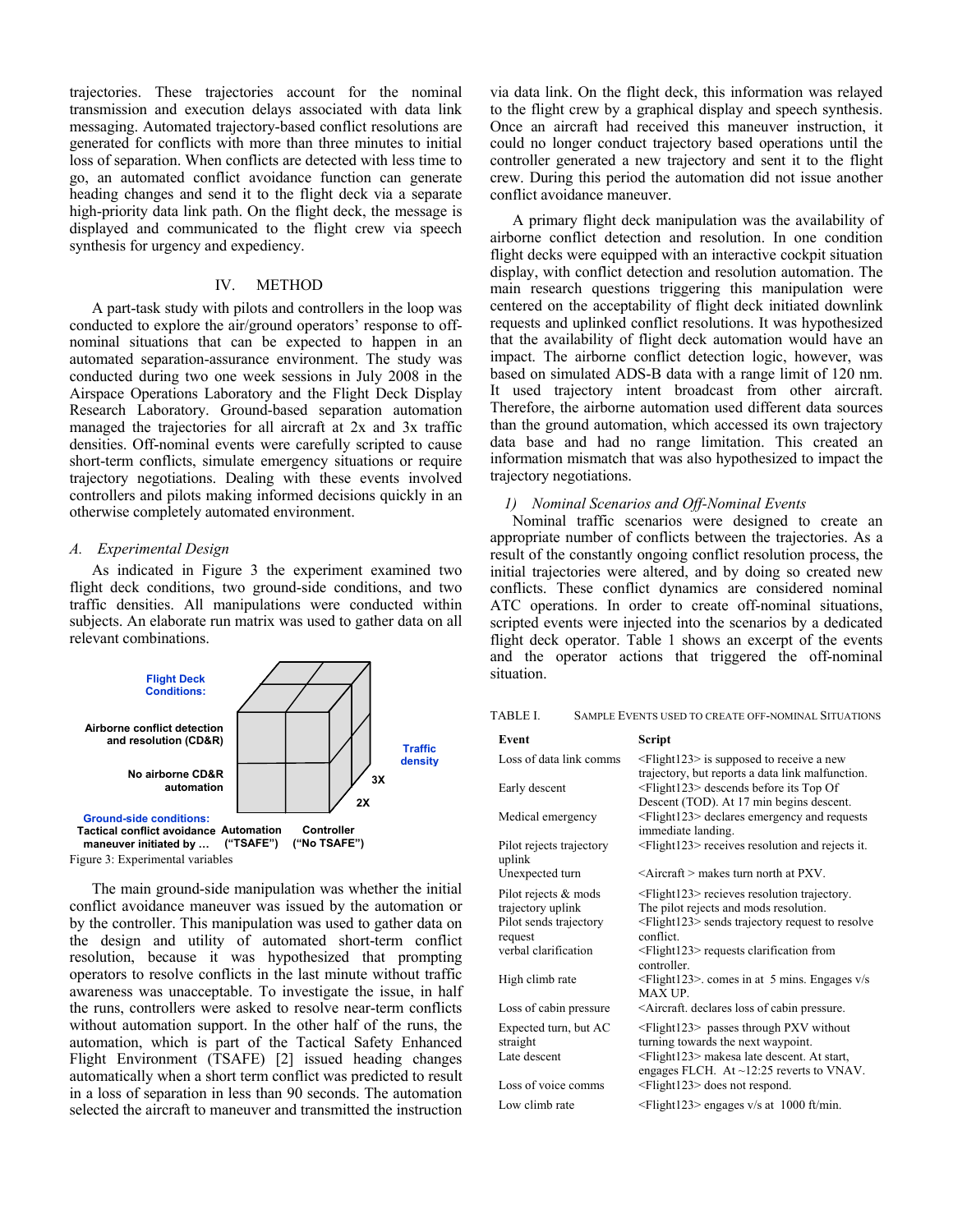The off-nominal situations - the scripted near-term conflicts in particular - were designed to test the operator's ability to deal with unexpected situations. As opposed to today's ATC world, operators no longer maintained awareness of each flight. The simulation took this to the extreme and confronted the controllers with difficult unexpected situations and little time to gain situation awareness and make an informed decision. Even though the scripted events are labeled "off-nominal events", it should be noted that these were selected because they have to be expected to occur within the simulated NextGen environment as they do today. The simulation exaggerated the occurrence of these events by scripting three events into almost every 10 minute time slice. In certain scenarios up to three short-term conflicts were scripted to occur simultaneously.

# *2) Participants*

A total of six air traffic controllers and twenty airline pilots participated in the two week study, with three controllers and ten flight crew members each week. Participant flight crews operated CDTI equipped desktop simulators as well as a twoperson fixed-base simulator. All other aircraft were largely automated and operated by general aviation pilots to respond to controller communications and inject the scripted events. In the first week the ATC cadre consisted of one certified professional controller and two recently retired controllers;. In the second week, two current and one retired controller operated the controller stations. Data were collected for all controllers, and are used for system and flight deck operations analyses. In order to preserve the integrity of the ATC focused analysis, the results in this paper represent exclusively data gathered from the current controllers. All three were front line managers from three different en route facilities in the US (Indianapolis Center, Houston Center, and Fort Worth Center). They had no prior exposure to this project.

# *3) Airspace*

The airspace used for the simulations was modeled after sector 91 in the Indianapolis Air Route Traffic Control Center (ZID). The traffic through the test sector that was included in the scenarios involved a mixture of 65 % overflights and 35% transitioning aircraft.

# *B. Apparatus*

# *1) Laboratory and Simulation System*

Air traffic control and pseudo pilot operations were conducted in the Airspace Operations Laboratory. Operations with participant pilots were conducted in the Flight Deck Display Research Laboratory. The primary simulation platform was the Multi Aircraft Control System (MACS), a JAVA program created at NASA Ames Research Center for air traffic operations research [13]. These laboratories and simulation systems have been used frequently to investigate new operational concepts, procedures, decision support tools and automated systems. The hardware and software can be configured to accurately emulate current day ATC operator stations as well as flight decks with full flight management and data link capabilities. On the ground side, controller positions as they exist in Air Route Traffic Control Centers, TRACON and Oceanic facilities can be accurately emulated. Figure 4 shows some of the controller positions in the AOL. Details on the experimental implementation can be found in [8].



Figure 4. Controller position in AOL

#### *2) Controller workstations*

An example controller display is shown in the introduction of this paper in Figure 2. During nominal operations controllers monitored a dark screen with mostly low-lighted targets. During these normal operations the ground-side automation continuously analyzed the trajectories of all aircraft for potential conflicts, and solved these conflicts when the time to loss of separation was predicted to be eight minutes or less. There was no indication on the controller screen except for a listing of the data link messages in the data link status list that alerted the controller to the trajectory changes. When a conflict was detected with less than three minutes before the loss of separation, full data tags of both aircraft were displayed and brought to the controllers' attention. In the conditions with automated conflict avoidance, the suggested avoidance maneuver was displayed in the data tag and issued 90 seconds before separation would be lost. In the other condition, controllers had to assess the conflict situation and issue a verbal command to resolve it. Details on the advanced separation assurance algorithms used in this study can be found in [2, 14].

#### *3) Metrics*

The primary study metrics were recorded using the comprehensive MACS integrated data collection system. This data collection system logs all relevant parameters for predicted and actual trajectories, flight state information for all aircraft as well as all operator inputs. The logs can be processed with standard spreadsheet programs or with custom tools built for post-processing data gathered in MACS-based simulations. The objective data are then used to analyze the operational effectiveness of the simulated operations, including efficiency and safety aspects. Controller workload is recorded via a workload assessment keypad that appears every five minutes in the menu bar of the controller workstation and prompts participants to asses their current workload on a scale of 1 to 7. Additional logs tailored specifically towards complexity analysis were also integrated for this research. These complexity logs, in conjunction with the workload ratings, were used to start analyzing complexity parameters for NextGen environments [15]. Post-run questionnaires as well as post-simulation debriefings are used to gather additional subjective data from the participants.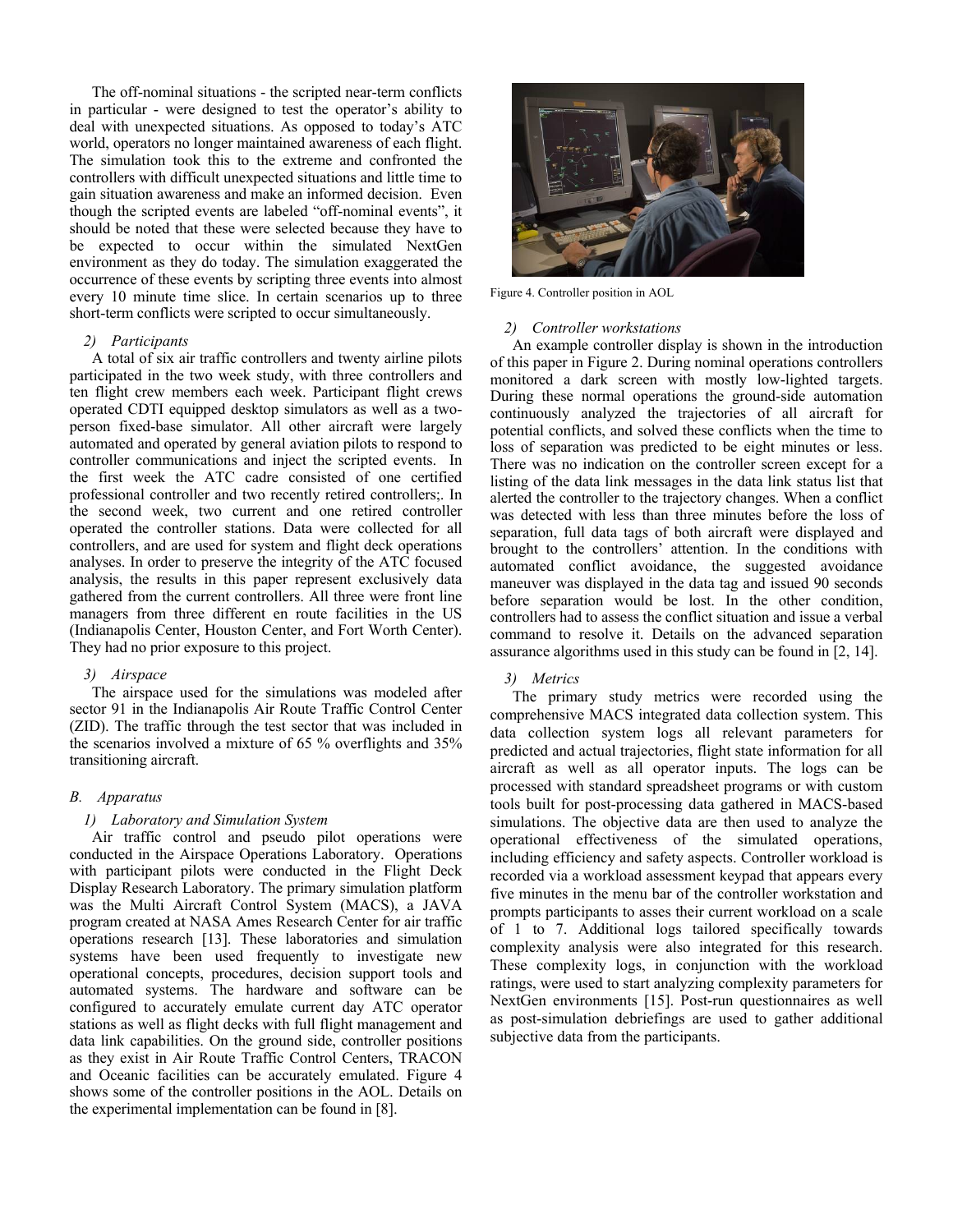# V. RESULTS

## *A. Conflict Analysis*

# *1) Nominal Operations*

Figure 5 summarizes how many conflicts were processed by the automation during nominal operations. An average of 32 "nominal" conflicts occurred during the  $30$  minute  $2x$ scenarios, as opposed to an average of 67 during the 30 minute 3x scenarios. In other words, nominal 2x ATC operations required one conflict resolution every minute, 3x nominal ATC operations required more than two. The automation handled nominal ATC operations without involving the controller under the following circumstances: The conflict was detected with more than three minutes to LOS; both aircraft were using Trajectory-Based Flight Rules (TFR) – as opposed to Instrument Flight Rules (IFR) which would require the controller to attend to a conflict; and the data link was functional to send the resolution message.



Figure 5: Average conflict counts during simulated nominal ATC operations.

Figure 6 indicates the number of operational errors that were observed during the simulation as a result of nominal operations. These numbers are in line with the system performance observed with the same CD&R software in earlier studies [6]. Figure 7 shows the respective conflict resolution rates.



Figure 6. Operational errors resulting from nominal operations.

A Two-factor ANOVA with 12 replications for both measures reveals that there was a significant effect for traffic density for both total number of operational errors (p=0.00046) and resolution rate (p=0.01318). The total number of operational errors increases from 2x to 3x as a result of the increased number of conflicts. It is interesting that the resolution rate is reduced significantly as well. This indicates that the 3x environment is more complex, likely due to the fewer options for conflict resolution [15]. Performance of the

tested research prototype ranges between 98.13 % conflicts resolved for 3x without the tactical resolver and 99.87 % conflicts resolved for 2x with the tactical resolution automation in nominal operations.



Figure 7. Conflict resolution rates.

These results also show that in nominal operations, the functioning of the tactical conflict resolver caused a generally advantageous trend, but needs further improvement as will be discussed later.

#### *2) Off-Nominal Operations*

Figure 8 illustrates that an equal number of near-term conflicts for all traffic densities and ground side conditions were scripted. This design was chosen to determine whether traffic density and/or tactical resolution modes would have an effect on the ability to cope with unexpected near-term conflict situations.



Figure 8. Events were scripted to cause an average of 2.25 near-term conflicts per scenario in all conditions.

Figure 9 shows the number of operational errors that occurred as a result of the scripted near-term conflicts



Figure 9. Operational errors resulting from scripted off-nominal events.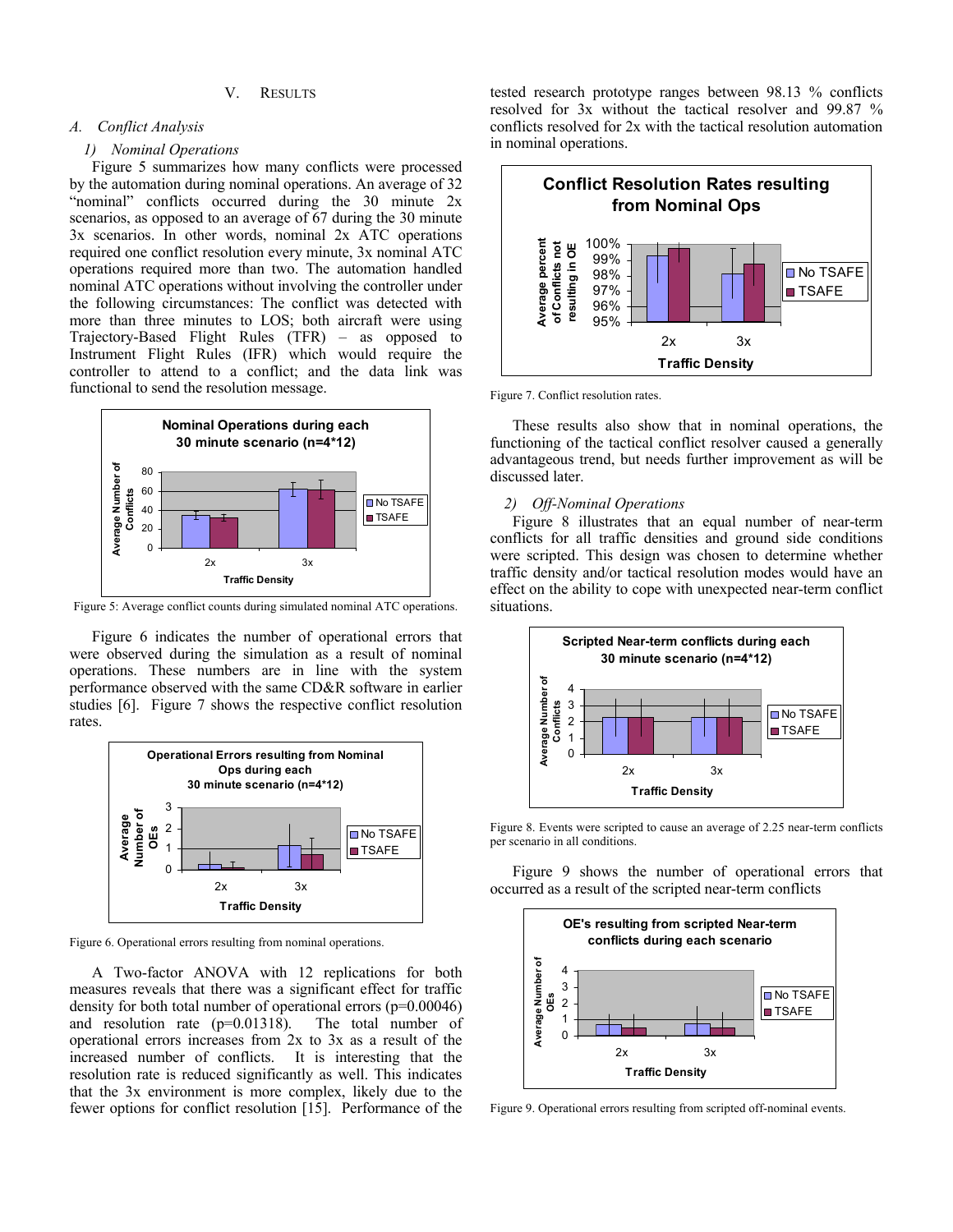Unlike in normal operations, the operator/automation team response to the scripted near-term conflicts was insensitive to traffic density. The same number of operational errors occurred in both 2x and 3x traffic densities. One explanation could be that in these situations the non-conflicting traffic has little impact on the decision-making process. It is also remarkable that the operators were able to resolve 75% of the extremely difficult situations they were confronted with.

#### *3) Operational Error Analysis*

This section takes a closer look at the Operational Errors (OEs) that were observed during the simulation. Obviously, the design goal of the separation assurance research is to practically eliminate operational errors even for much higher traffic densities than today. In pursuit of this goal it is important to understand the primary cause of the observed OEs. A primary factor in OE prevention is the timeliness of the conflict detection. Figures 10 and 11 present the results for all OEs encountered during the data runs , and indicates how early before LOS conflicts were detected for both tactical resolution modes. The bars in the graph show how many of the conflicts that led to operational errors were detected within a given time interval. For example, in the condition without tactical resolution automation, 21 conflicts that led to operational errors were detected less than 1 minute before the initial loss of separation was predicted. In many of these situations, aircraft turn performance can make it impossible to avoid a loss of separation even if the turn maneuver started immediately.





Except for three cases, all operational errors were a result of a conflict that was detected less than three minutes before LOS. The auto-resolver was never activated for these cases, because the lower boundary for a trajectory-based resolution was set to three minutes to give flight crews sufficient time for an FMS based implementation. The tactical resolution automation in its very preliminary version was able to prevent some OEs, but should remain the focus of further development and testing. Clearly, prevention of near-term conflicts needs to be improved. With no tactical automation there is a linear relationship between Time to LOS and the number of OEs within three minutes. This indicates that the controller needs enough time to make an informed decision.



Figure 11. OE histogram for the TSAFE condition

In the automated condition the trend is not linear. Two and three minute conflicts are equally less likely to occur as one minute conflicts. The slightly higher number at three minutes or above may have been related to mode confusion. Controllers sometimes did not know whether the automation would take action and which action this would be, causing the automation and the controller sometimes to counter-act one another. The automation sometimes turned one aircraft in one direction at the same time as the controller turned the other aircraft in a conflicting direction. After having seen these cases, controllers tended to observe the automation's move first before issuing a complimentary control instruction.

The OE that was detected with more than 10 minutes to LOS in the manual maneuver condition (Figure 10) was interesting in that this aircraft was scripted to have lost data link communication and the controller did not change its flight status to IFR. Therefore, the flight was not high-lighted to the controller, but the automated resolution could also not be delivered because of the lacking data link capability. A system alert, when the data link message delivery failed would have helped in this case.

#### *B. Trajectory Negotiations*

As described before, one research objective was centered on the acceptability of flight deck initiated downlink requests and uplinked conflict resolutions. This section provides initial insight into this issue. (Note that due to experimental constraints, the subsequent downlink analysis is limited to a smaller sample set: CPCs in week 2 only, 32 runs total) than the other results in this paper.

## *1) Downlink requests*

 The operational concept that was tested in this study explicitly provided the ability for flight crews to make trajectory requests at any time. These requests were conflict probed by the ground system, and, if conflict free, approved. Otherwise, the request was presented to the controller for review. Flight crews managing flight decks equipped with airborne conflict detection and resolution automation were encouraged to downlink trajectory requests when they were alerted to conflicts.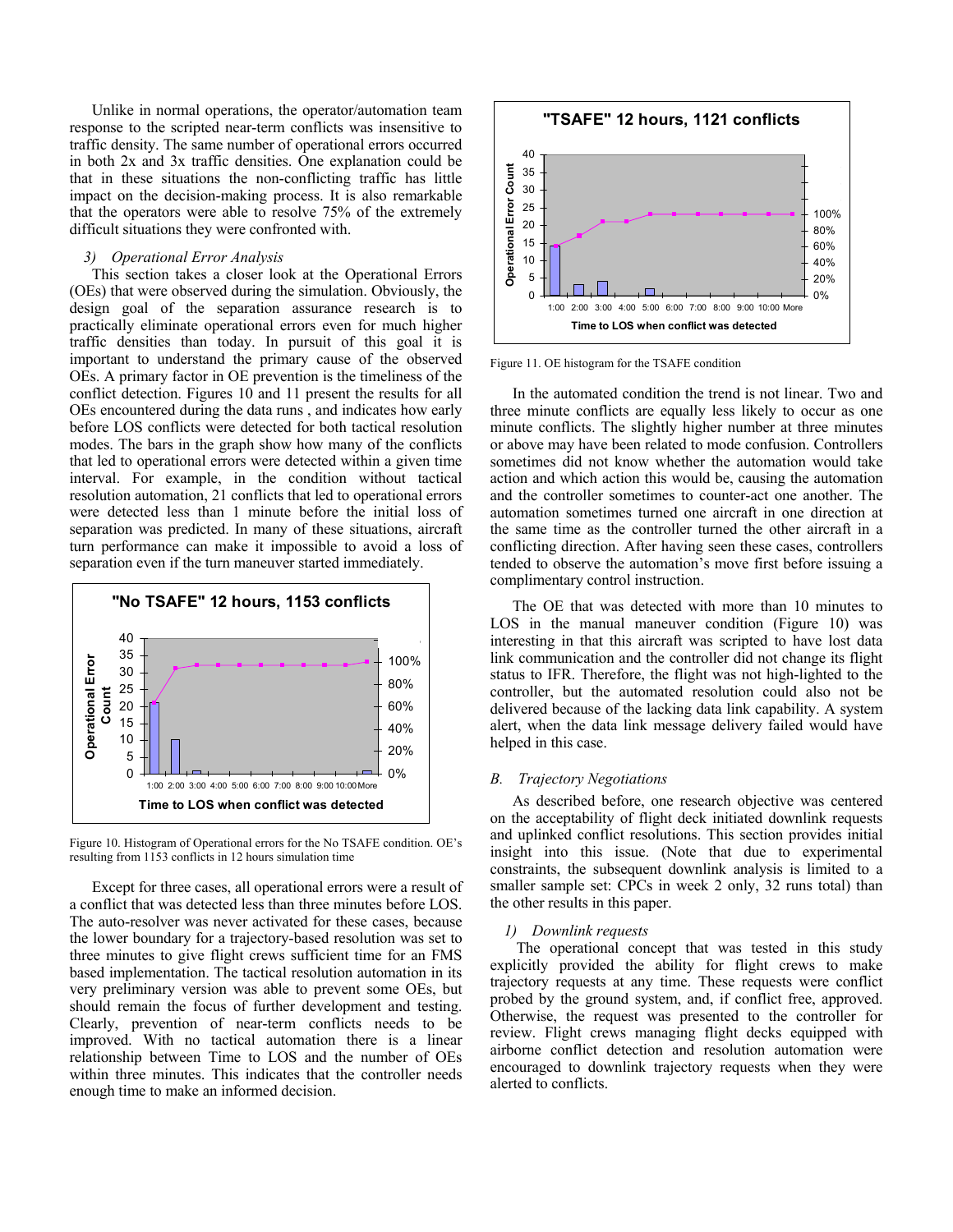Figure 12 depicts the downlink responses for the flight decks equipped with CDTI and CD&R for the 2x and 3x conditions. At 2x the automation approved 64 % of the downlink requests. At 3x this rate drops to 52 %. This generally low rate is likely due to the ADS-B range limit that cannot provide an equally long conflict free time horizon as the ground system. Another factor is the trajectory mismatch between the ground and the air. This mismatch occurs every time the ground system generates, uplinks, and assigns a new trajectory, and uses it for further conflict probing. However, the flight deck based CD&R will only process this trajectory once it is executed by the receiving aircraft.



Figure 12. Downlink processing of CDTI/CD&R requests

Controllers approved an additional 10% to 12% of the downlink requests, even though they had initially been determined to be in conflict by the automation. Generally controllers rejected most requests that the automation could not approve.

The results show that user preferences may be accommodated by allowing flight crews to make their own trajectory request and vetting it through the ground automation. However, the large number of downlink requests rejected by the ground side automation suggests that the flight deck and ground side automation need to be more compatible. If this mismatch cannot be eliminated, chances are that trajectory requests, even when vetted through airborne CD&R have unacceptably low approval rates.

Various options to addressing this problem can be pursued. The flight decks used range limited ADS-B data and broadcast trajectory intent, whereas the ground side used unlimited surveillance information and an independent trajectory data base, including provisional routes, for CD&R. One possible solution is to give the flight decks access to the ground side trajectories and surveillance information. The ADS-B range limitation made it often impossible for the flight deck automation to provide the same conflict free time horizon (15 minutes) that the ground system used to check the trajectory request. Another option is to approve downlinked trajectory requests even if they are only conflict free for a shorter time horizon (e.g. ten minutes). A third option is to change the automation so that it tweaks downlink requests and sends a slightly modified conflict-free trajectory back to the flight crew instead of presenting the request to the controller.

# *2) Uplink Processing*

The concept of ground-based automated separation assurance relies heavily on the acceptability of the generated trajectory resolutions by the flight crews. Additionally, it is important that rejected clearances can be handled appropriately. Therefore, some rejections were scripted and the acceptability rate of the others was analyzed as depicted in Figure 13.

The analysis shows that the majority of uplinks were accepted and the rejection ratio appears initially insensitive to the flight deck equipage. However, it should be noted that only 10 flight decks were equipped with CDTIs, and operated by participant pilots, and therefore no conclusive results can be gathered at this time. It is noteworthy that 31 of the 74 uplink rejections were scripted. If these are removed from the sample set, a rejection rate of only 2.3% (43 of 1873) was observed.



Figure 13: Uplink processing by flight deck equipage

#### *C. Controller Workload*

Controller workload is considered one of the primary factors limiting capacity in today's en route airspace. A primary purpose of the concept tested in this simulation was to overcome the workload constraint. Controllers had no responsibility with regard to conflict detection, but the scripted events were hypothesized to increase controller workload significantly. Figure 14 depicts the average and peak workload ratings reported by the controllers in 5 minute intervals during each run.



Figure 14. Controller workload per run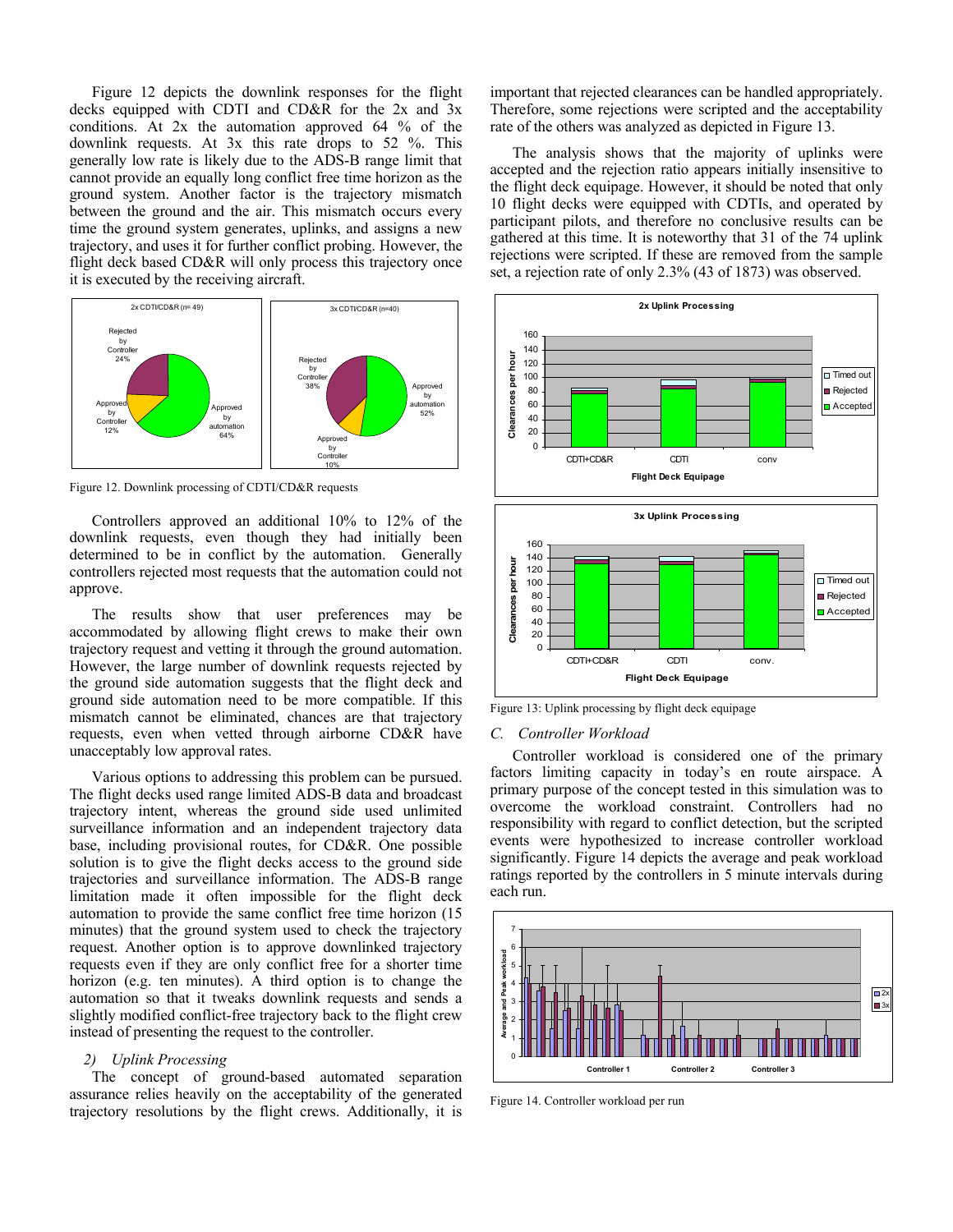The rating was conducted on a scale of 1 to 7 with 1 being the lowest and 7 the highest. Ratings above 5 are typically considered unacceptable for sustained periods of time. Average and peak workload was generally low, with controller 1 reporting a higher workload than controllers 2 and 3. As Figure 15 indicates, there was no effect from the traffic density or the conflict avoidance mode on controller workload.



Figure 15. Average Controller workload by condition

## *D. Acceptability*

An extensive Post-Simulation Questionnaire was used to collect participant input on many aspects of the operations. One question asked about the general concept acceptability: "How acceptable/feasible was the overall concept ? *1=completely unacceptable, 7=completely acceptable."* Figure 16 shows the controller ratings. 2x TSAFE and 3x TSAFE were rated equally acceptable, while the NoTSAFE conditions were ranked less acceptable.



Figure 16: Acceptability ratings of the different conditions from post sim questionnaires

#### VI. LESSONS LEARNED AND FUTURE RESEARCH

In this section, lessons learned and future research needs are summarized. Some of them are derived directly from the results presented above. Others are based on observations gathered during the study that could not be included in detail in the preceding analyses.

The first lesson learned from this study and prior simulations is that certain parts of the separation assurance automation are ready to be tested in an operational context. The

conflict resolution research prototype used in the studies is very effective. Even though nominal operations in the NAS will not be fully automated in the near future, introducing a conflict resolution function in an interactive decision support tool mode can render benefits and is feasible at current day or somewhat increased traffic densities, as the very good performance under 2x suggests. Moving this technology from research to operational development and field testing would allow for further fine-tuning and provide an initial capability for what should become a core technology in NextGen. When implementing an algorithm that generates trajectory changes, specific attention needs to be placed on addressing the uncertainties associated with the flight crews' execution time and method for implementing those changes.

The concept of automated tactical conflict resolutions is appropriate. The idea of data linking a maneuver and communicating it to the flight crew - via voice output and a visual cue - appears generally feasible, acceptable, and accelerates the maneuver execution time. However, the automated resolutions must account for a short execution delay and should provide a conflict free maneuver, even if flight crews execute it 20 seconds after it was issued. The predictability and stability of the algorithm's maneuver selection should also be improved. These modifications to the automation are already underway, partly based on the feedback gathered from the study.

Research needs to continue focusing on short term conflict prevention. Various avenues can be pursued: The number of late conflict detections can be further reduced by improving trajectory prediction accuracy. Procedural solutions for certain cases may also be considered: positive control for climbing or descending aircraft could be implemented. Similar to today's operations, controllers or the automation could issue "paper stops" to protect the airspace above or below a certain altitude.

Another main area for future research is human/automation interaction in conflict resolution, in particular for - near-term conflicts. The mere fact that controllers were able to resolve a substantial amount of conflicts with very little notice and no initial situation awareness reflects on the human's unparalleled ability to make good decisions in bad situations. Relying on this ability, however, would be a bad design for many obvious reasons. Instead, every effort should be made to quickly present all relevant situational parameters to the operator and give them enough time and means to make a good decision. Conversely, if this cannot be assured, the automation needs to be able to resolve the situation by moving one or both aircraft on a heading or altitude that is safe for enough time to generate a new trajectory and resume trajectory-based operations. In the study, aircraft were left in IFR status after the automation issued a tactical maneuver. This required the controller to generate a new trajectory and send it to the aircraft so that the aircraft could resume trajectory-based operations. While on a heading, the conflict probing integrity for that aircraft was compromised, resulting in a higher risk for a short-term conflict. Therefore, every effort should be made by the automation to generate a trajectory solution as soon as feasible and issue it with appropriate operator involvement to the aircraft.